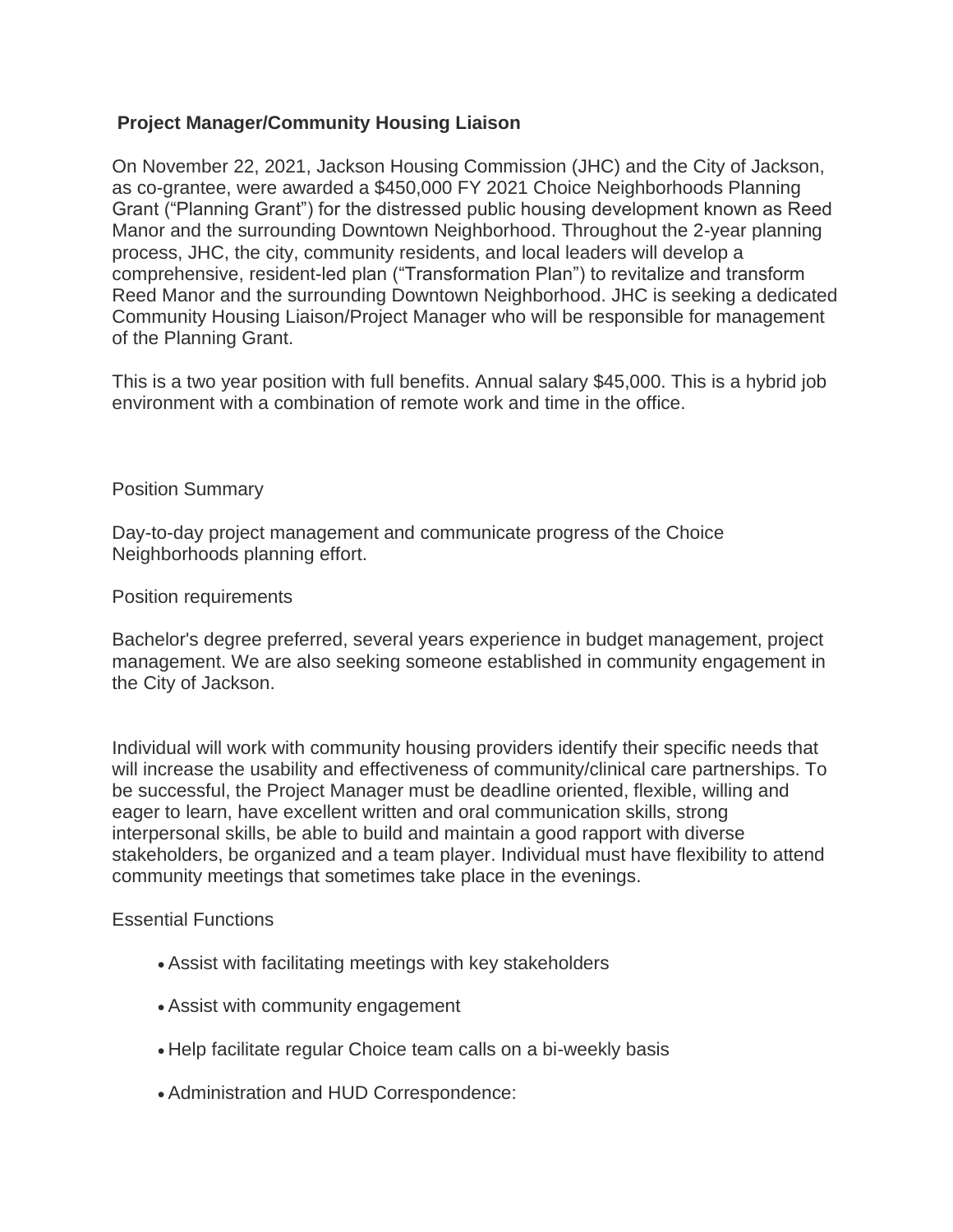Work with Planning Coordinator LBBA to prepare and submit quarterly reports to HUD and JHC **Work with JHC to monitor the Choice Neighborhoods budget including expenditures by line item** Monitor planning schedule and achievement of HUD milestones and deliverables to make sure everything is completed and delivered on a timely basis

- Maintain a professional working relationship with HUD; prepare responses to HUD questions **Submit required deliverables to HUD according to the Grant Agreement (note: it is the responsibility of JHCs procured Planning Coordinator, LBBA, to prepare the Transformation Plan)**
- Schedule and facilitate HUD monthly meetings (agendas, minutes, etc.)
- Publicize community meetings through all appropriate channels
- Set up Steering Committee and Working Group meetings, schedule and confirm attendance. Package meeting materials (content may be provided by others), take meeting minutes, distribute minutes Compile, analyze and communicate housing agency feedback
- Work with JHC to update and publicize information about Choice Neighborhoods planning effort, including through electronic platforms such as Facebook, Twitter, project website, etc.
- Assist with the creation and distribution of newsletters about the Choice Neighborhoods effort and progress **Assist with press releases as appropriate**
- Publicize community meetings through all appropriate channels
- Build and maintain effective relationships with various JHC staff, the Planning Coordinator, the Choice Neighborhoods team, community residents, community partners and the HUD team; interact with a variety of stakeholders from diverse backgrounds; provide important feedback on regular meetings with partners and interaction with HUD.
- Gather, analyze, raw data (survey results, recordings, interview notes, ongoing feedback).
- Identify target groups, prioritize specific needs and propose solutions.
- Work with JHC and the Planning Coordinator to help develop, and carry out resident engagement strategies and obtain community input regarding Choice Neighborhoods efforts. Project Manager will also assist with, attend, and provide logistics support for community engagement activities (surveys, focus groups, stakeholder interviews, public workshops and meetings, secure meeting space, order food, etc.).